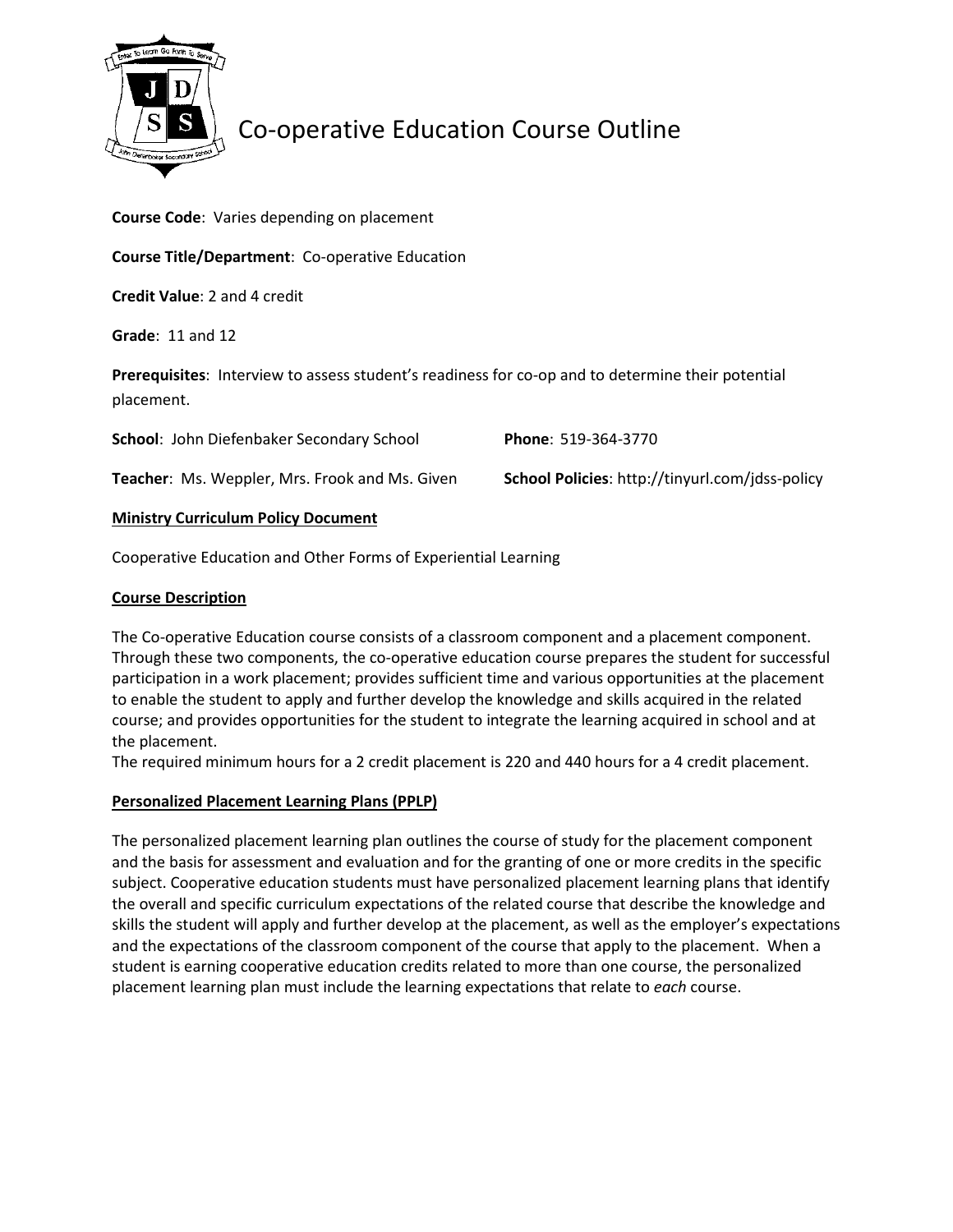

# Co-operative Education Course Outline

## Assessment/Evaluation

The primary purpose of assessment and evaluation is to improve student learning. In cooperative education, the information that is gathered through placement assessment helps teachers determine students' strengths and weaknesses in their achievement of both the curriculum expectations and the placement expectations. This information will assist teachers in continuously adapting students' personalized placement learning plans in order to provide appropriate challenges for the student.

When evaluating a student's overall achievement, the teacher should take into consideration the expectations included in the student's personalized placement learning plan, the levels of achievement described in the appropriate curriculum policy document, the student's performance on classroom assignments, and the supervisor's performance appraisals.

Seventy per cent (70%) of the grade will be based on evaluation conducted throughout the course at the placement and during classroom learning (integration sessions).

### Assessment Strategies:

- Logs weekly reflections
- Journals reflection and analysis of placement experience
- Tests/quizzes
- Presentations
- Mock interview
- Self-assessments

Thirty per cent (30%) of the grade will be based on a final evaluation administered at or towards the end of the course. This evaluation will be based on evidence from a combination of the following: exit resume, performance task, and final employer evaluation.

### Overall Expectations

Each student is linked to a specific course that relates specifically to their placement. Each student will have different expectations at their placement based on this assigned course. These expectations are outlined in a student's PPLP.